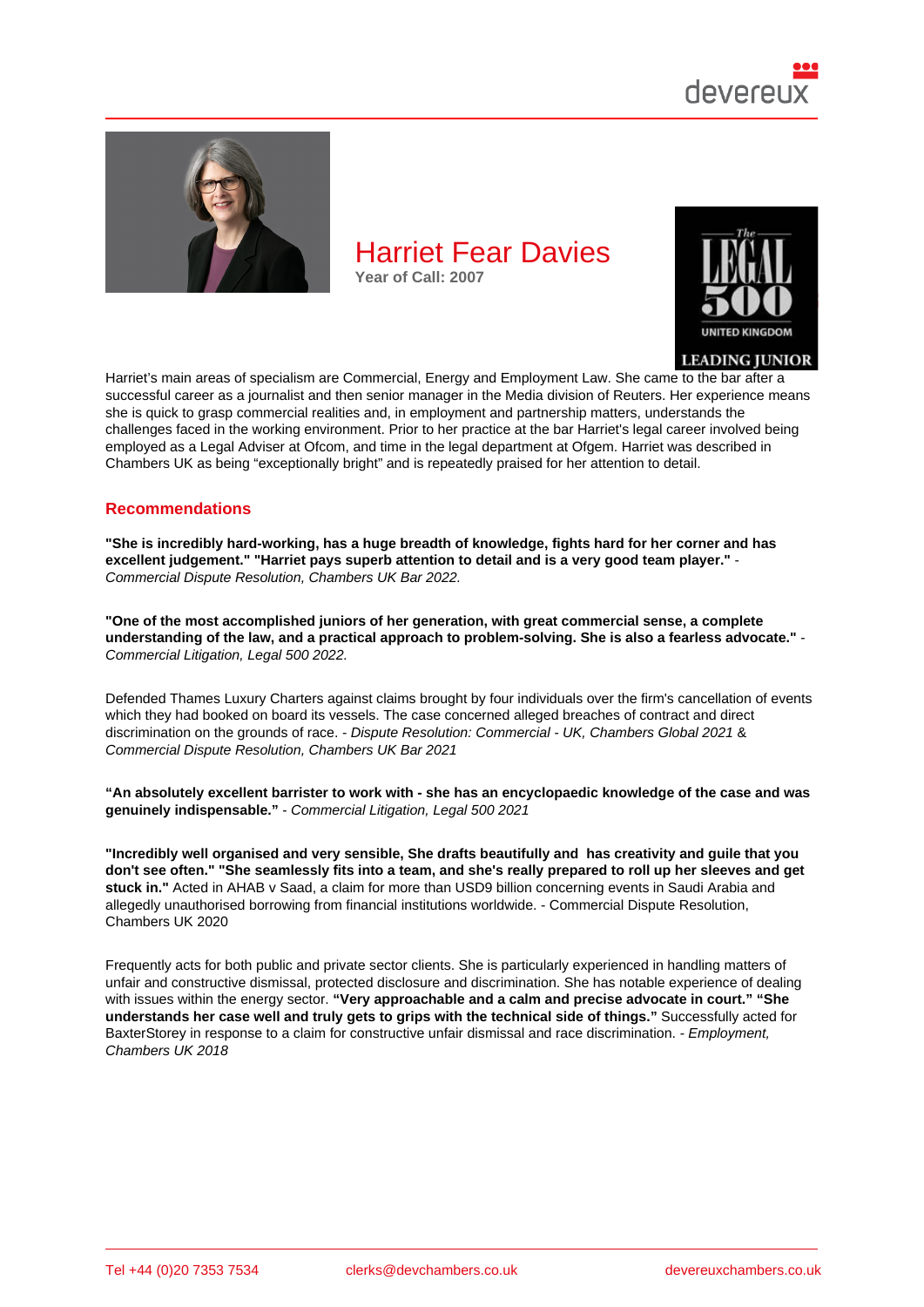Frequently acts for both public and private sector clients. She is particularly experienced in handling matters of unfair and constructive dismissal, protected disclosure and discrimination. "Exceptionally responsive and fully appreciative of the impact on a client's business ." "Always well prepared. " Acted for a consultant surgeon in an unfair dismissal claim against a healthcare trust. The tribunal agreed with Harriet's assessment that the respondent's failure to properly constitute the dismissing panel in accordance with the national policy meant that her client had been unfairly dismissed. - Employment, Chambers UK 2017

Chambers UK recommended Harriet as up and coming for employment in the 2015 and 2016 editions.

"Handles both private and public sector claims, and is often instructed in restrictive covenant matters and similar employee competition cases. "She's extremely personable and able. She's got a good perspective on how we work and she gets her hands dirty." "Harriet is very responsive and shows great attention to detail. She is thorough and communicates well." Successfully represented the claimant in MacGregor v University Hospital Southampton NHS Foundation Trust, a several-day Tribunal hearing concerning claims of detriment and unfair dismissal as a result of whistle-blowing. – Employment, Western Circuit, Chambers UK 2016

"A rising star on the Western Circuit who draws praise for her user-friendly approach. Her growing practice covers all aspects of employment law, on behalf of both public and private sector clients. "She is highly commercial, always prepared and never lets you down – she always goes the extra mile." "Often in employment there can be industry-specific jargon – she can assimilate difficult concepts quickly, and performs well on her feet. She's also exceptionally bright." Successfully represented Brimheath Developments & Ors in a case concerning a discrimination claim on the grounds of sex, sexual orientation and disability." - Employment, Western Circuit, Chambers UK 2015

## Commercial Litigation

"Incredibly well organised and very sensible, She drafts beautifully and has creativity and guile that you don't see often." "She seamlessly fits into a team, and she's really prepared to roll up her sleeves and get stuck in." - Commercial Dispute Resolution, Chambers UK 2020

#### Commercial Litigation

Harriet accepts instructions in all areas of commercial law and is an experienced litigator appearing in the High Court and the County Court.

Harriet has particular expertise in disputes concerning the provision of utilities (gas, electricity and water) and is regularly instructed by 'Big Six' energy companies on a wide range of matters. See also her profile under the Energy & Natural Resources section below.

Examples of recent commercial work include:

- Acting as junior counsel for one of the groups of Defendants in the Cayman Islands litigation between Ahmad Hamad Algosaibi and Brothers Company (AHAB) v Al Sanea (and others) arising out of an alleged fraud in excess of US\$7 billion. Harriet has been admitted to the Cayman Bar for the purpose of those proceedings. Most recently she was in Court in May/June 2019 for the appeal before the Cayman Islands Court of Appeal; she was also in Cayman for many of the 159 days of trial, in particular during crossexamination of witnesses via video-link from Saudi Arabia. Additionally, Harriet was the advocate at interlocutory hearings including a successful application for additional security for costs. Harriet continues to act and advise in this matter on an ongoing basis.
- Representing the Defendant at trial in the High Court in a claim for £2.3m pursuant to a share option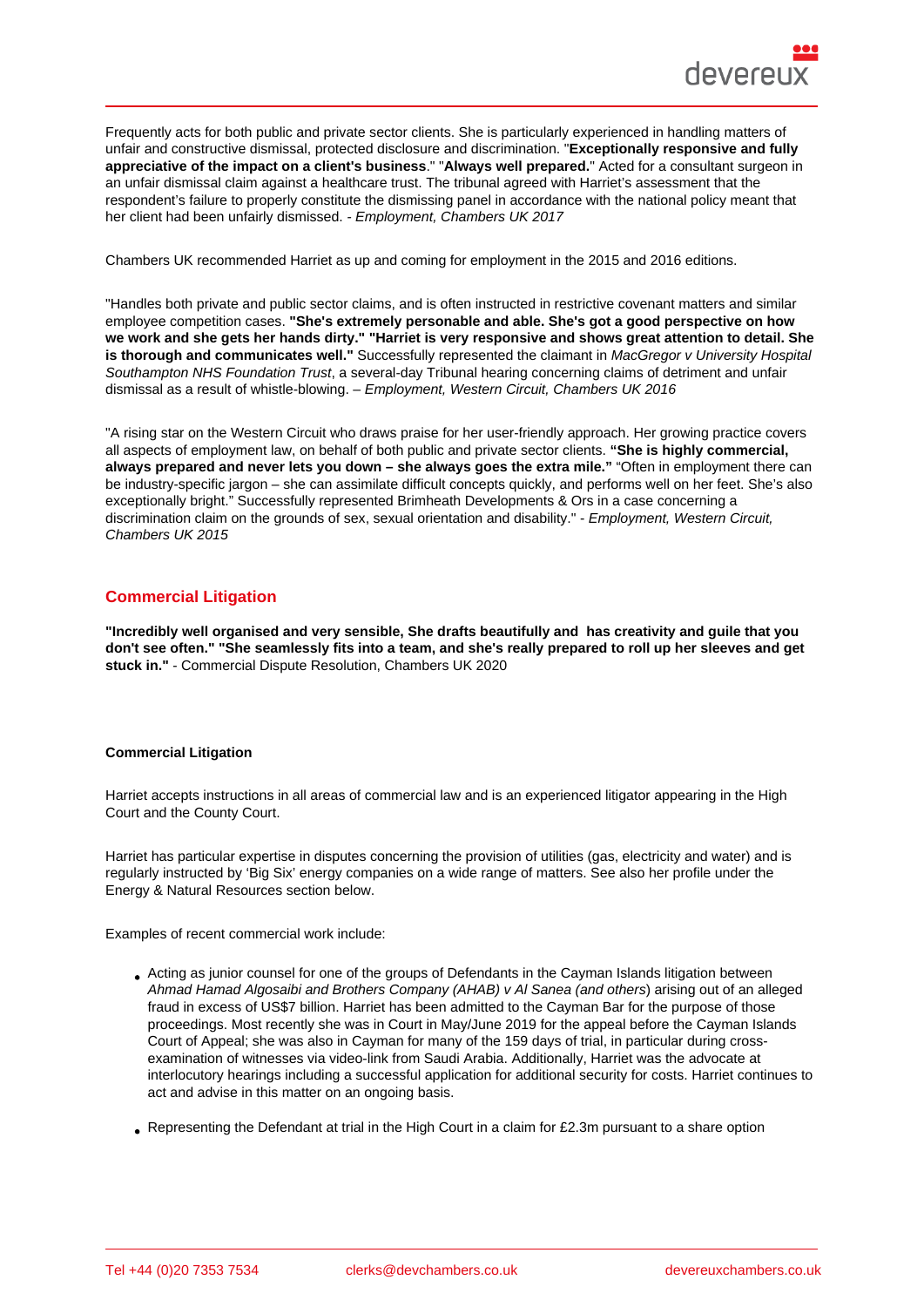- Advising in relation to 'dial through fraud' in which an internal telephone system had been hacked in order to access premium rate telephone numbers at large cost to the company concerned.
- An application for pre-action disclosure in a potential unfair prejudice matter pursuant to the Companies Act 2006.
- Successfully obtaining summary judgment for the Claimant in a claim arising from a financing agreement and guarantee by way of promissory note.
- Drafting Points of Claim in relation to an arbitration under the rules of the Electricity Arbitration Association.
- Advising in relation to a potential claim to be made by an overseas distributor against a UK manufacturer of motor vehicles.
- Fusion Radiators Ltd v (1) Office of Gas and Electricity Markets & (2) British Gas Trading Ltd: resisting an application for Third Party disclosure in the High Court in an insolvency matter.
- British Gas Trading Ltd v Abbey Commercial Investments Ltd: acting in proceedings in the High Court concerning the supply of electricity to a data centre.
- Drafting a defence and attending a successful mediation in a claim concerning an alleged contract for the provision of mobile phones.
- Advising an aggregate supplier in relation to its contractual obligations.

Harriet regularly acts and advises in relation to data protection (GDPR and the Data Protection Act 2008, and previously the Data Protection Act 1998). She has advised organisations on appropriate steps to be taken following breaches of their data protection obligations, drafted pleadings, and appeared in Court in claims for damages and/or declarations in relation to alleged breaches.

Harriet receives instructions in insolvency matters, appearing in the Companies Court and before Bankruptcy Registrars, as well as accepting instructions relating to applications to set aside statutory demands.

Having worked as a Legal Advisor at Ofcom and in the legal department at Ofgem, Harriet is familiar with regulatory concepts and is well placed to act and advise in commercial matters with a regulatory cross-over.

#### Banking and Financial Services

Harriet acts and advises in matters concerning financial regulatory issues, breach of contract, misrepresentation, negligence and other areas of law which are frequently engaged in financial services matters.

#### Examples of work include:

- A v Co-operative Bank plc: representing the provider of an investment policy at an application for summary judgment and to strike out the claim on limitation grounds, where issues of secondary limitation arose.
- Preparing pleadings and advising in a number of mortgage mis-selling claims, as well as preparing complaints to the Financial Ombudsman and FSCS claims.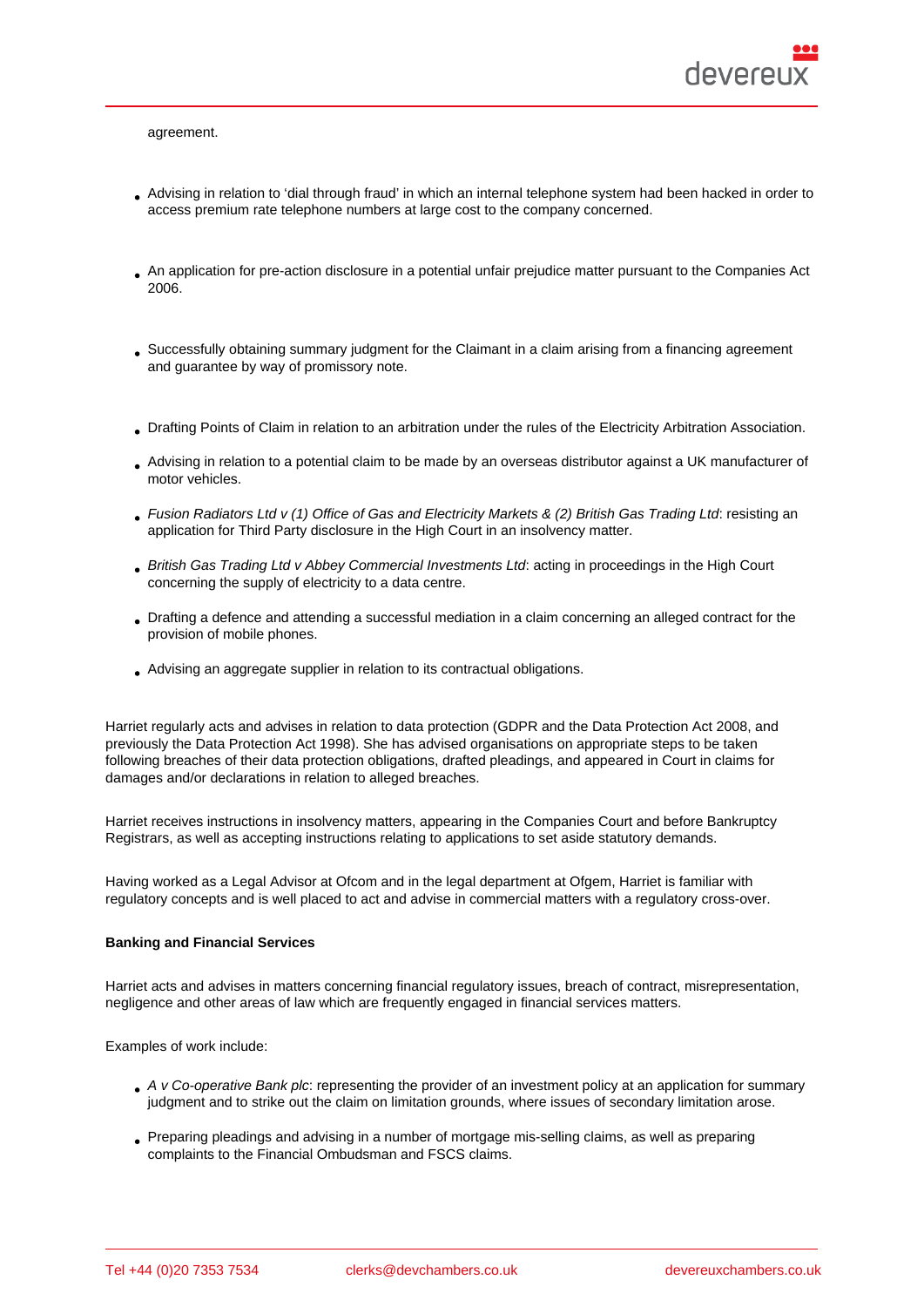- Advising a policy provider in the context of a critical illness claim.
- Advising a widow in relation to death in service entitlement where the Transfer of Undertakings (Protection of Employment) Regulations 2006 (TUPE) were engaged.

Harriet also has experience of and advises and acts in insurance matters.

## **Partnership**

Harriet has experience in a range of matters relating to partnerships, either where the partnership itself formed the core of the dispute between the parties, or matters where the partnership was part of the relevant background. Examples include:

- Advising and drafting Particulars of Claim in a complex dispute relating to a pop group where issues included who had been admitted as a partner, how a particular member had been expelled, and whether partnership assets had been properly dealt with (led by Edmund Cullen QC).
- Ongoing advice to a GP where there was a dispute as to which partner had validly expelled the other, the position in relation to work done by the partnership under agreements with the NHS whilst that dispute continued, and the winding up of the partnership generally.
- Advising a firm of solicitors in relation to a retiring partner and whether there was a deed in place permitting it to place him on garden leave, as well as other matters concerning his retirement from the partnership.
- Appearing for three employees in the Employment Tribunal in a dispute as to whether they were employed by a particular partnership.
- Assisting in a matter in which it was alleged that the partners had not properly followed the process in the partnership deed relating to performance management, and/or that the partnership had discriminated against the Claimant on grounds of age and/or sex.

"She seamlessly fits into a team, and she's really prepared to roll up her sleeves and get stuck in." Chambers UK 2020

### Energy & Natural Resources

Harriet's first legal experience relating to energy was gained whilst working in the legal team at Ofgem when she advised on a number of matters relating to the supply and distribution of gas and electricity. Since then, Harriet has developed a successful practice as a specialist in energy-related debt recovery and is regularly instructed by 'Big Six' energy companies. She is instructed in High Court and County Court proceedings, appearing in trials, strike out and summary judgment applications, injunction hearings, and other interlocutory matters.

Additionally Harriet has particular expertise in warrants of entry issued pursuant to the Rights of Entry (Gas and Electricity Boards) Act 1954. She has appeared in applications in Magistrates' Courts, and injunction hearings where respondents have sought to restrain the use of warrants. Her work in this respect has related to both commercial and domestic properties, including where 'freeman'-type arguments are run.

Harriet's knowledge of insolvency law means she is able to advise in matters crossing over into that area, including for example where directors have created 'phoenix' companies to avoid energy-related debt, or there have been transactions at an undervalue. She also provides advice on the statutory and licensing regimes.

Other energy-related disputes in which Harriet has been involved include those relating to contracts entered into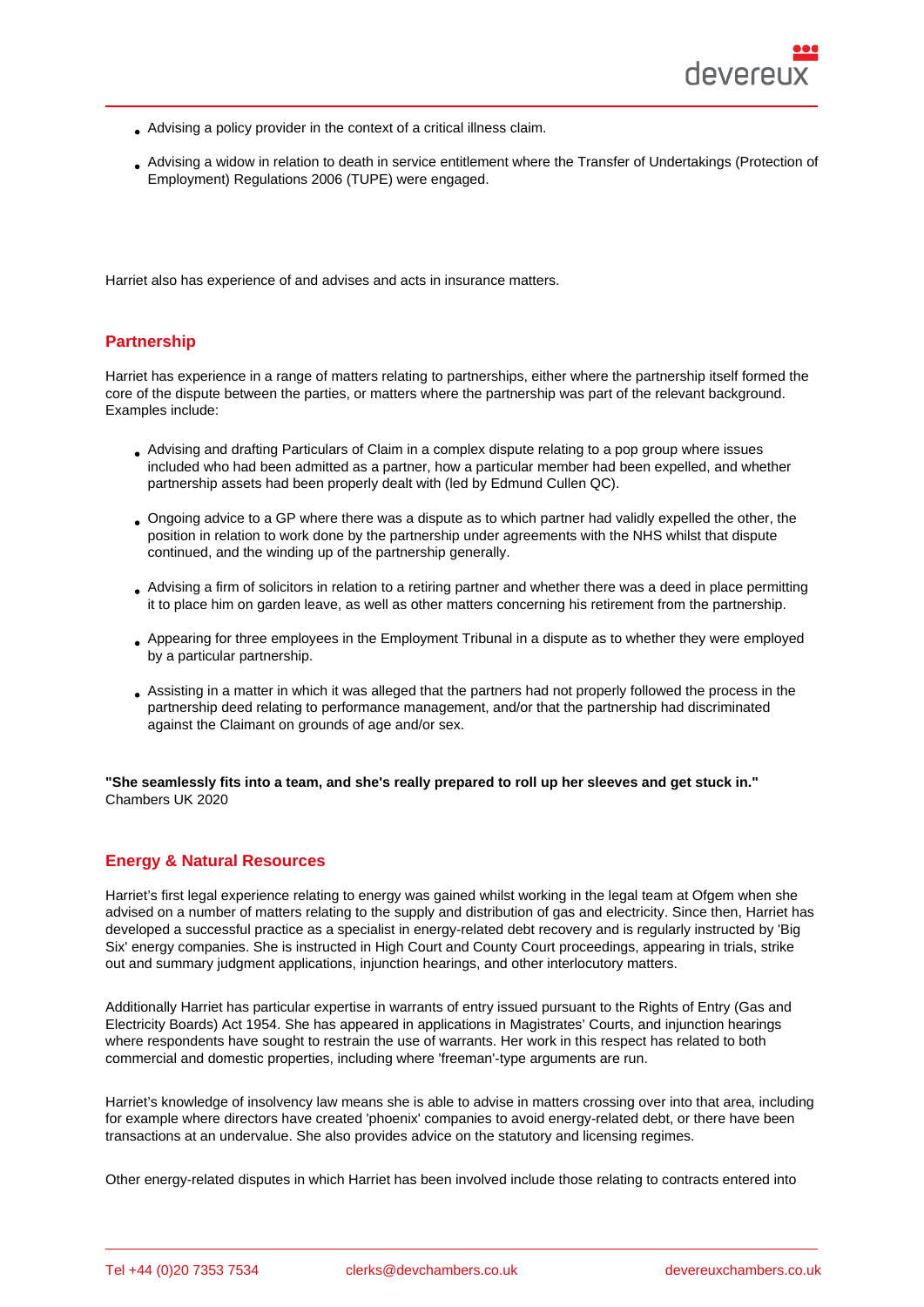concerning self-generated measures and the Electricity and Gas (Energy Companies Obligation) Order 2012, and the Green Deal. Also, contractual issues relating to the provision and installation of equipment for generating electricity and to benefit from feed-in tariffs, for example wind turbines and solar panels, and a high value claim concerning energy trading.

Harriet also has experience in advising in water matters and the Water Industry Act 1991.

# Employment

Harriet regularly acts in employment matters. A particular feature of her employment practice is advising and acting in claims, often high value, concerning senior employees, in the County and High Courts, where there is effectively a cross-over with her work in Commercial Litigation. Clients praise Harriet's attention to detail and high levels of preparation, as well as her effective cross-examination skills.

Examples of such work include:

- Representing the Defendant at trial in the High Court in a dispute concerning entitlement to share options.
- Drafting pleadings and advising in a matter concerning a senior manager and issues which arose upon the termination of his employment as to whether some of his services had been provided through a service company.
- Advising in relation to the enforceability of restrictive covenants . Clients have included, for example:  $\alpha$  a dentist, in the context of the sale of his business and next steps open to him a financial services
	- adviser relating to a departing employee
	- $_{\circ}$  a provider of niche services concerned that departing employees were using its confidential information, and that existing employees were involved in passing such information to them on an ongoing basis.

Harriet's previous experience as a manager, including handling disciplinary and capability issues , redundancy selection and negotiations with trade unions , benefits her work as a barrister, in that she is very aware of the challenges faced by employers and employees in the workplace.

In 2014 she was led in the Court of Appeal in Agbenowossi-Koffi v Donvand Ltd t/a Gullivers Travel Associates [2014] EWCA Civ 855, [2014] ICR D27 successfully resisting an appeal relating to res judicata and abuse of process.

Harriet appears in Employment Tribunals and advises in cases concerning the full range of employment disputes, including unfair & constructive dismissal, discrimination (all protected characteristics) and whistle blowing (protected disclosures) . She has also appeared in the tribunal in Scotland where evidence is given in chief orally rather than by witness statement.

Other areas and highlights of Harriet's Employment Tribunal practice include:

- Acting for Harrods in successfully resisting claims against it, including for detriment on the grounds of making a protected disclosure, race discrimination, and constructive dismissal.
- MacGregor v University Hospital Southampton NHS Foundation Trust: representing the successful midwife claimant in a whistleblowing matter.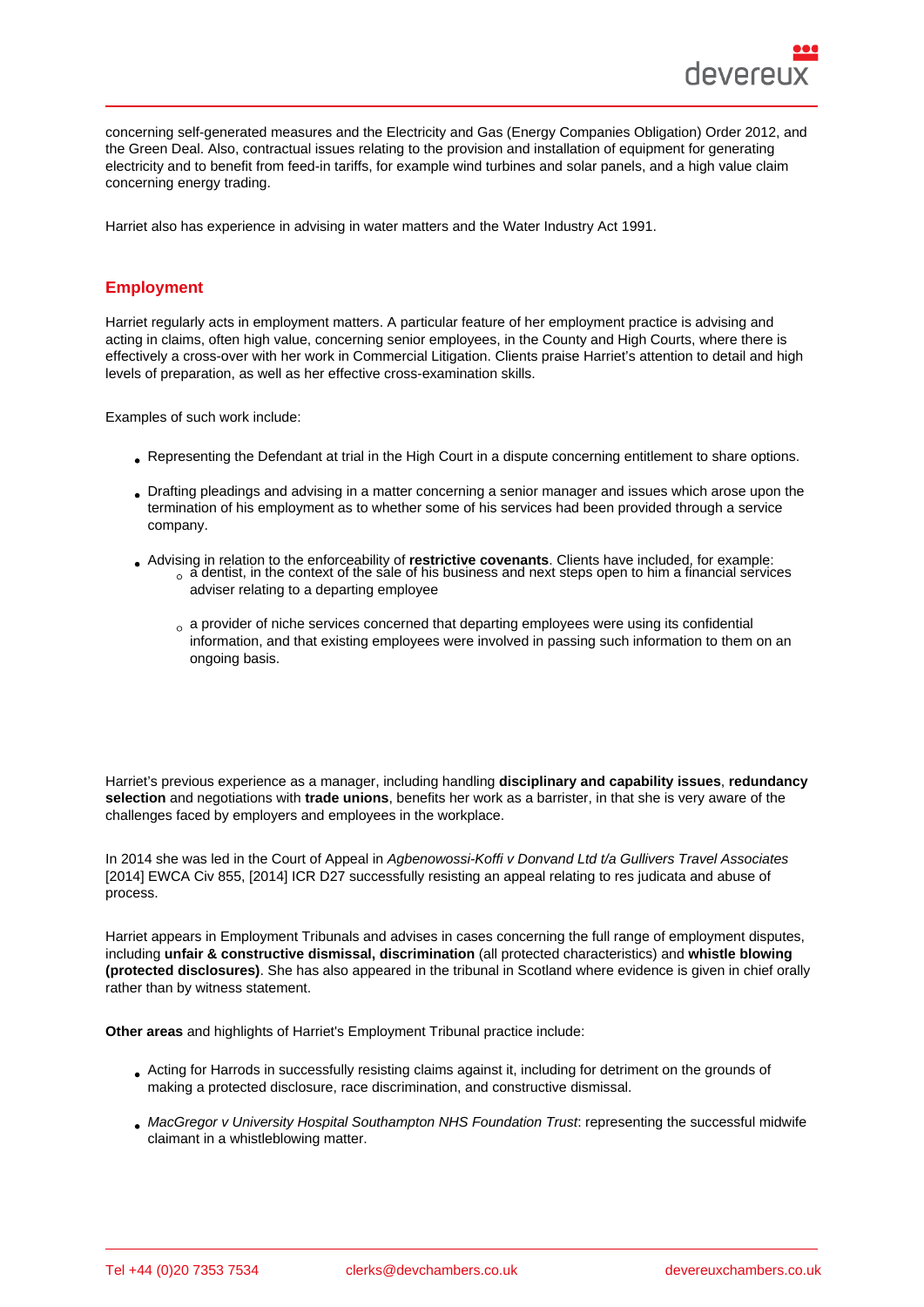- Turley v Mild Professional Homes Ltd t/a Healthcare Group and Igbokwe [2012] EqLR 385: a high profile sexual harassment claim in which Harriet represented the Respondents. There was press coverage of the case in both The Telegraph and the Daily Mail.
- Schlockenhorror v Brimheath Developments & ors: a claim for discrimination on grounds of sex, sexual orientation, and disability. This case also appeared in the Daily Mail.
- Hamed v British Midland Airways Ltd [2011] All ER (D) 236 (Jan) UKEAT/0292/10/RN: appearing on behalf of the claimant (and subsequently appellant) in relation to a failure to make reasonable adjustments in circumstances in which she was physically unable to do the job for which she was originally employed.
- Cases raising the question of whether employees were subject to a contract of apprenticeship, considering the principles in Dunk v George Waller & Son Ltd [1970] 2 QB 163, including a motor mechanic employed by a retailer of luxury vehicles.
- Holiday pay in the context of employees who have been off sick.
- Claims under the Protection from Harassment Act 1997.
- TUPE.
- **Entitlement to bonus payments.**
- National Minimum Wage (NMW), and Working Time regulations (WTR).

Given Harriet's regulatory and professional disciplinary experience, she is well placed to advise and act in cases concerning regulated professionals and the caring professions, including for example successfully defending a claim brought by a pharmacist against his employers, and successfully representing a midwife in a whistleblowing matter.

Harriet also has, unusually, experience of Reinstatement Committee Proceedings , which concern the statutory duty on employers to re-engage military reservists after their return from active duty, as provided for by the Reserve Forces (Safeguard of Employment) Act 1985. She has given a talk to representatives of the Ministry of Defence on this subject.

Another area in which Harriet has particular experience is Tribunal claims in an education context, having been instructed on a number of occasions in such matters, including to assist in the preparation of witness statements, visiting schools to take proofs of evidence.

# Telecommunications & IT

During Harriet's media career prior to the Bar much of her work concerned the commissioning and implementation of new technology, including bespoke software and the development of websites. Later, acting as a consultant, she advised a number of broadcasters, including BBC World Service, The Discovery Network and Disney, on the impact of operating in a digital, tapeless environment. As a result of her extensive experience in this respect, Harriet is ideally placed to advise and appear in disputes concerning technology, and quickly grasps complex concepts and efficiently processes detailed information.

Whilst at Ofcom Harriet assisted in the preparation of Ofcom's defence in Vodafone & ors v Office of Communications [2008] CAT 22, a case in the Competition Appeal Tribunal concerning the economics of technology for the porting of mobile telephone numbers. She was also involved in the early stages of the litigation concerning the 2.6 GHz award.

### Regulatory & Professional Discipline

Harriet has a wide range of experience in regulatory and professional discipline. She successfully represented the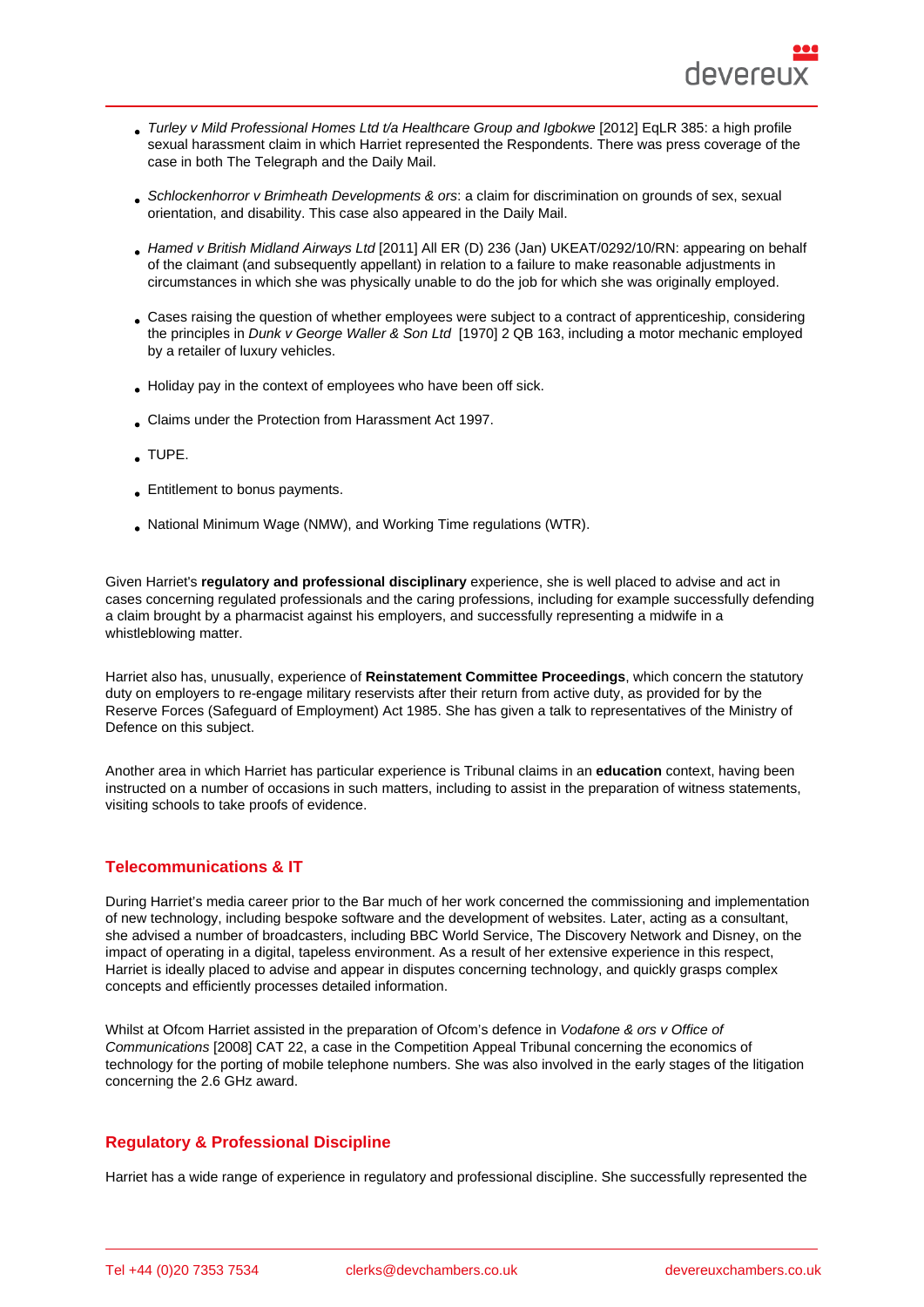appellant doctor in Lawrance v GMC [2015] EWHC 586 (Admin), an appeal to the High Court against a decision to erase her from the Register in which there were issues of dishonesty.

Since 2015 Harriet has sat as a lay member on police misconduct panels for Thames Valley Police. This has given her a particularly good insight into effective advocacy in misconduct proceedings. As of January 2020, she has been appointed as a Legally Qualified Chair to conduct such hearings for a range of police areas.

Harriet has undertaken a secondment reviewing cases for the Nursing and Midwifery Council (NMC), assisted in financial regulatory cases, and accepts instructions in sports disciplinary matters.

#### Professional Negligence

Harriet is instructed in professional negligence claims involving a wide range of professionals and sectors. She has particular expertise in relation to matters involving financial advisers.

#### Sports Law

Harriet has the following experience in sports law:

- Representing a greyhound trainer in proceedings before the Disciplinary Committee of the Greyhound Board of Great Britain (GBGB).
- Advising a rugby coach in a claim for breach of contract against his former club in proceedings issued in the County Court and Employment Tribunal.
- Advising a greyhound trainer in doping proceedings before the Greyhound Board of Great Britain.
- Assisting in preparing for and attending a hearing before the Sports Dispute Resolution Panel relating to the disciplining of a show jumper.
- Drafting a pre-action response letter for a sports governing body.
- Preparing initial advice on competition law in a sports context.
- Drafting an initial defence in a case concerning fiduciary duties of football agents.
- Preparing advice in various boxing matters including relating to British Boxing Board of Control boxer/manager agreements and licences.
- Considering potential quantum of damages in a claim for professional negligence against a vet in relation to a racehorse.
- Research in advance of a hearing before the Court of Arbitration for Sport in Lausanne concerning a nationality issue.

Harriet also receives instructions in equine-related disputes. She has a good understanding of the issues in this respect, and her experience includes claims relating to the sale of horses engaging the Sale of Goods Act 1982 and for misrepresentation.

#### Investigations

Harriet has direct experience whilst a senior manager at Reuters of conducting processes with employees, including disciplinary, grievance and capability. As a barrister, she has a wide range of experience in regulatory and professional misconduct matters, including having been seconded to review misconduct cases for a large